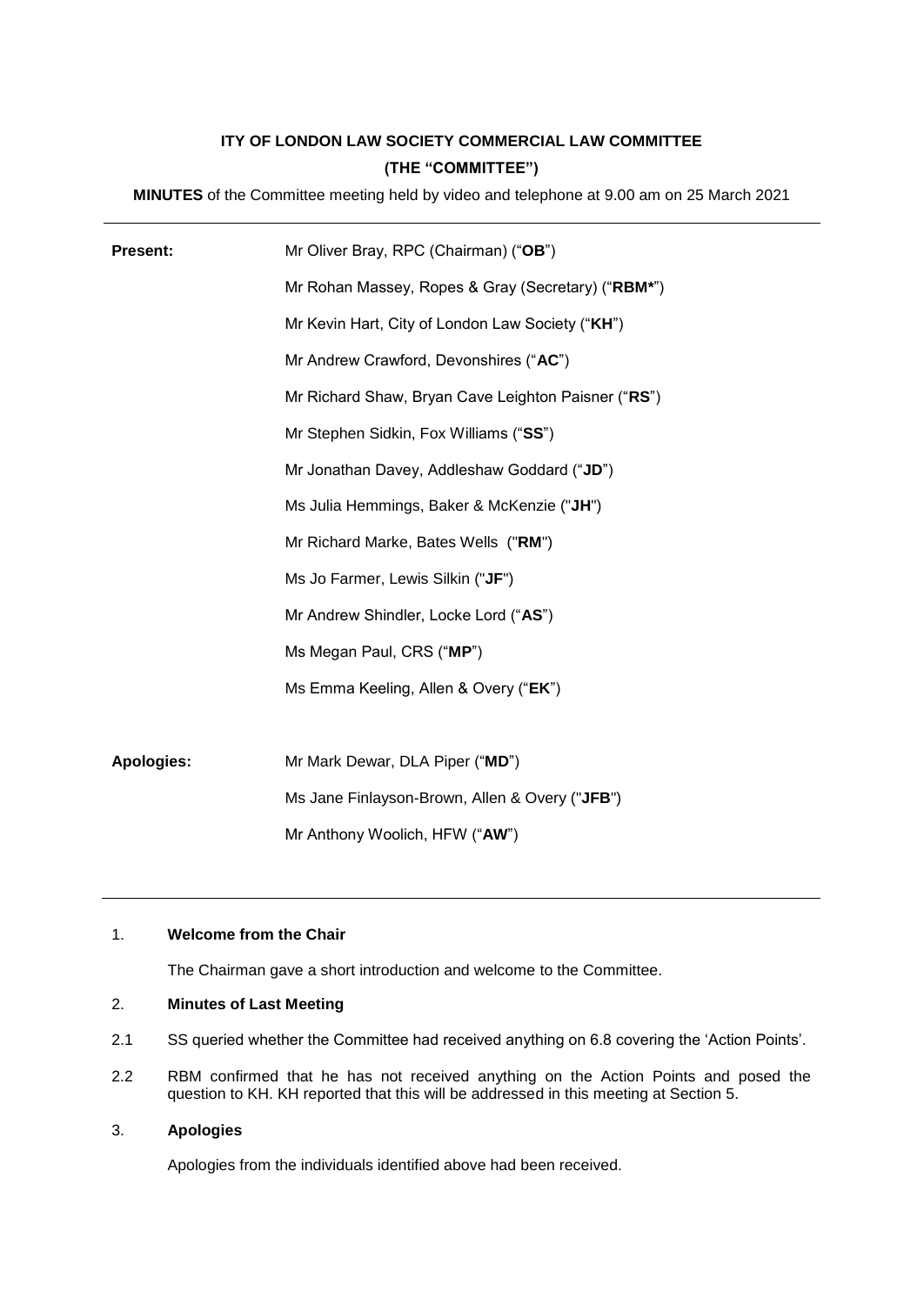#### 4. **Committee Membership and update on Richard Brown / Ben Chivers**

- 4.1 OB stated that we have a potential new joiner in Richard Brown or Ben Chivers. OB thanked RBM for forwarding their CVs to the Committee. OB mentioned that we did send out adverts for membership.
- 4.2 KH stated that he had not heard anything back regarding the advertisement but felt that Richard Brown would make a fine member of the Committee.
- 4.3 RM confirmed that he knows both Richard Brown and Ben Chivers well and asked if we need to select between the two of them.
- 4.4 OB noted that Richard Brown would be the main member coming forward with Ben Chivers as a substitute.
- 4.5 RBM stated that it is important to have substitutes, so long as they meet the necessary qualification and experience, as it helps us reach quorate numbers and attendance at these Committee meetings.
- 4.6 KH confirmed that having more people on the Committee would help create a larger more varied sub-group to assist with the upcoming task for the Law Commission submissions.
- 4.7 OB queried the size of the Committee, asking KH if we have 18 members and how that sits in comparison to other Committees.
- 4.8 KH said that our Committee size is good, the smallest sized committee has 12 members and the largest has 30. A size of 30 works for the environmental and planning committee to balance the views for those who are more environmental and those who are planning. KH believes that the current number is good, but if we need to get more members, we can reach out and get more members.
- 4.9 KH confirmed that something which came up in the chair's meeting was increasing diversity and inclusions across all of the committees with the CLLS representing a  $21<sup>st</sup>$  century profession.
- 4.10 OB agreed on this point and is in favour of having a push towards diversity, more brains on the Committee would be good especially with the current workload, in addition to having Richard Brown.
- 4.11 OB confirmed to KH that they will have a separate chat on this point.

#### 5. **Law Commission call for topics for Reform**

- 5.1 KH reported on the meeting with the CLLS and the Law Commission.
- 5.2 KH stated that the Law Commission usually put fourteen or fifteen projects to the Government every four or five years and then pursue only the four or five for which there is serious Departmental support. This time they had had over 100 meetings within the Commission, with Ministers, the senior judiciary, City institutions and other stakeholders and would undertake a public consultation probably in April, from which they expected many thousands of suggestions. From all of that they would distil their projects to put to Government.
- 5.3 KH confirmed that during his meeting with senior officials at the Law Commission (which included Dorothy Livingston, Warren Gordon, Ed Sparrow and David Hobart) five (5) key themes were discussed, some of which are being rolled in from the 13th Programme of Law Reform and others being picked up in the 14th.
- 5.4 These five (5) key themes included: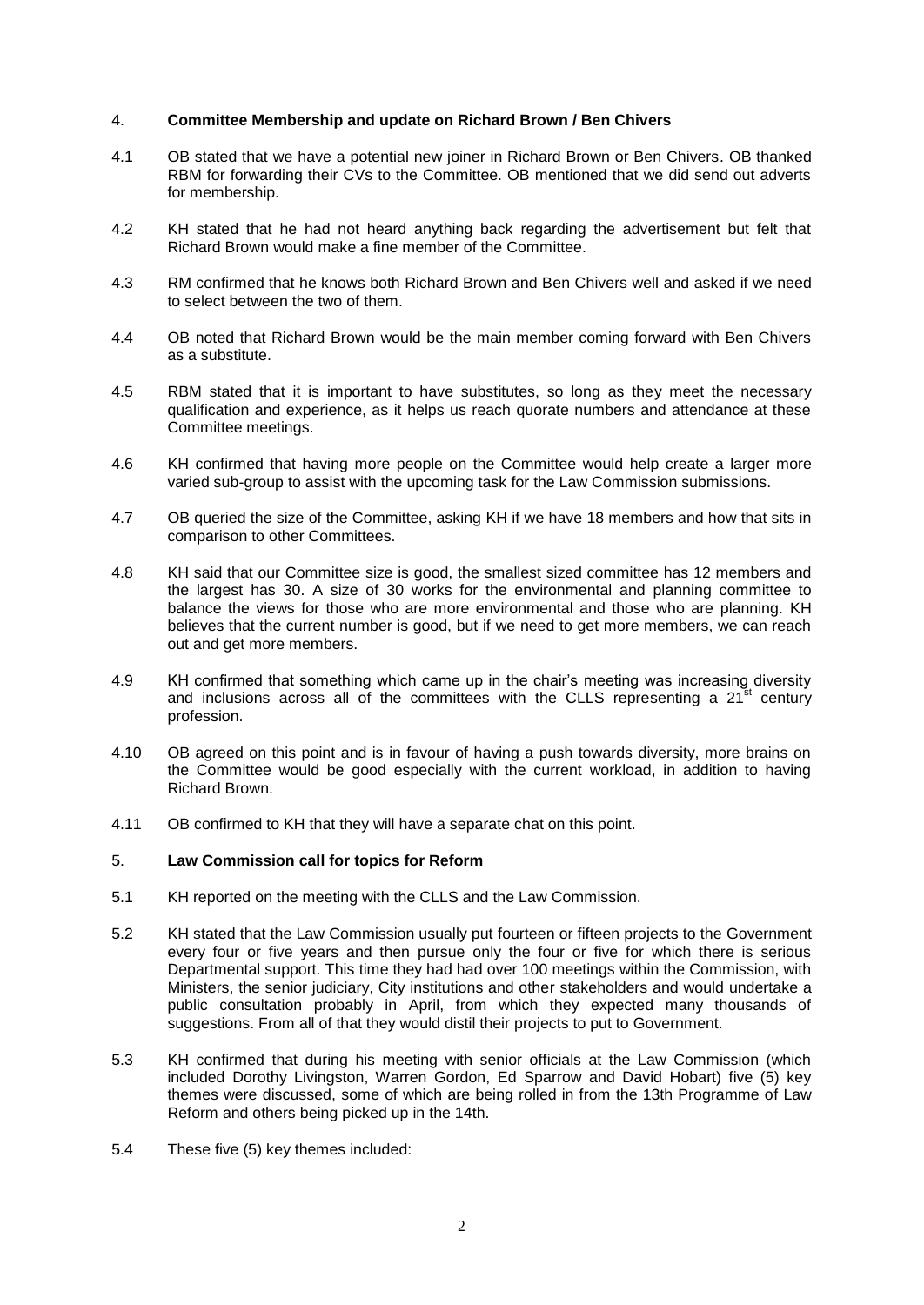- Al/digitalisation.
- Post-covid recovery/resilience of regulation and law.
- Environment.
- Post-Brexit tidying up of statutes.
- Codification/simplification of the law
- 5.5 KH noted that the subjects the Law Commission are looking at included:
	- Arbitration:
		- $\circ$  The UK was seen as having an excellent arbitration regime but it is 25 years old and needed modernising in some areas to keep up with more modern regimes, such as Singapore and Holland which were challenging the UK's position. The topics that they believed needed improvement were: what is arbitral, summary judgments, appeals and the use of emails.
	- Deeds:
		- o The need for physical witnesses and the law of consideration.
	- Protecting creditors:
	- o Wrongful payment of dividends.
	- Modernisation of Trust Law.
	- Environment.
	- Leasehold reform
	- Private international law:
		- o The status of digital assets where the Law Commission wanted the UK to be an international leader.
- 5.6 KH reported that the CLLS suggested:
	- (a) If the Law Commission were going to make recommendations in relation to digital assets, they needed to be bold. The assumption should be that the jurisdiction for trials should be that of the plaintiff, which would be known rather than that of the defendant or asset which would be unknown or arbitrary.
	- (b) In relation to amending the law/regulations on signatures, which had started during COVID, the situation was complicated by the range of Departments responsible for the relevant legislation including: Companies Acts, Land Registry, Electronic Communications, wills, marriages etc.
	- (c) Consumers and SMEs needed to be considered, possibly in the context of electronic fraud, and an improvement on the current law to encourage prompt payment of bills to SMEs.
	- (d) The 1954 and 1995 Landlord and Tenant Acts needed attention. Why should an assignment by a tenant of a lease to a guarantor be void? Remedies for breach of covenant needed to be considered. Was security of tenure the right starting point in the current economic climate? The balance was weighted in favour of the tenant, which needed reviewing, as did the impact on sub-leases of the grant of relief from forfeiture of a head lease where the law was inconsistent.
	- (e) Previous suggestions set out in reports from the Law Commissions should be enacted.
- 5.7 KH confirmed that following the meeting, the Law Commission had published its thoughts on a number of themes and ideas which they thought could feature in the 14th Programme of Reform. The areas which they were considering included:
	- Arbitration Act 1996 and trust law arbitration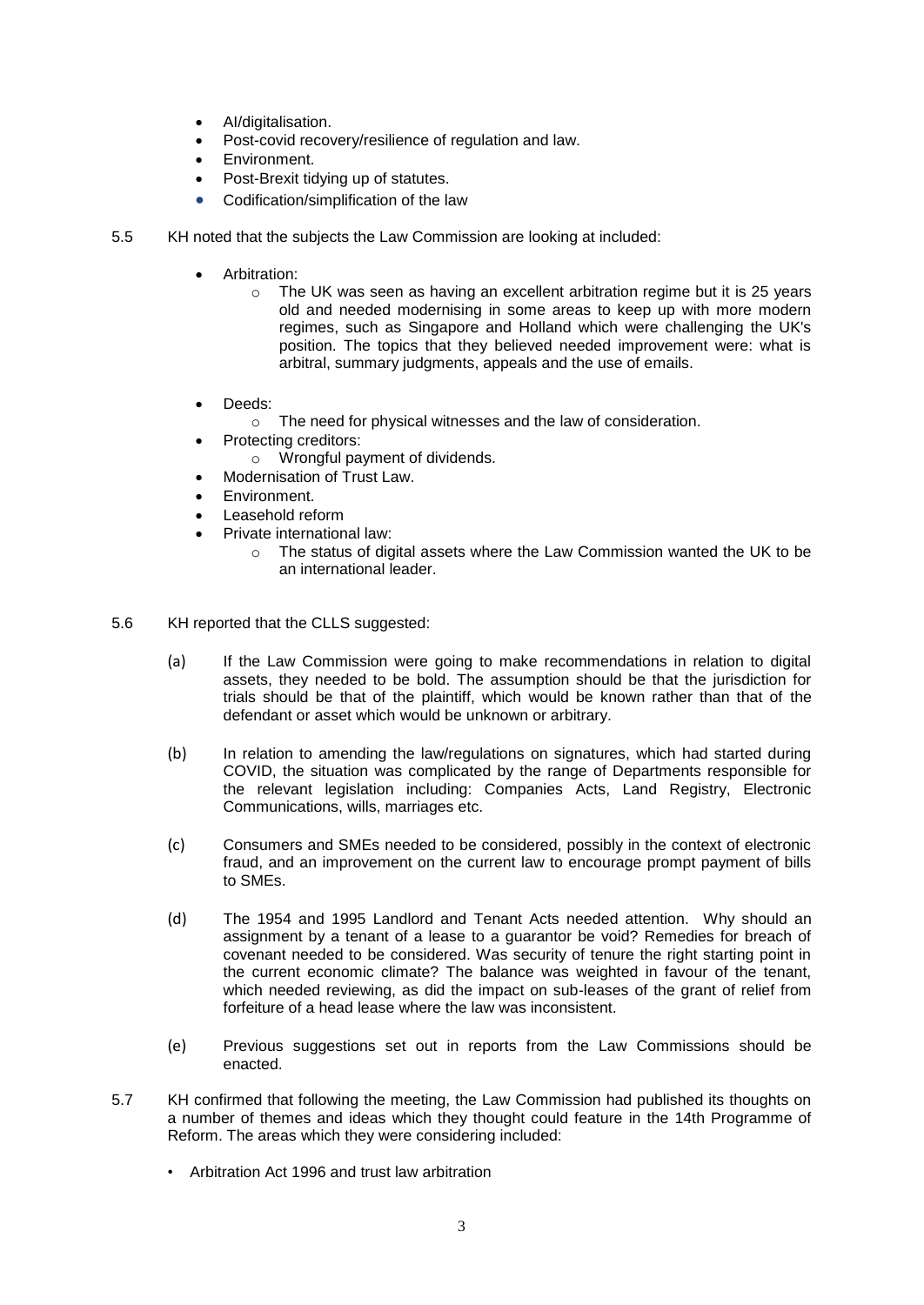- Automated decision-making
- Commercial Leasehold
- Conflict of laws and emerging technology
- Contempt of Court
- Data sharing and information law
- Deeds and variation of contracts
- Family law
- Home Buying
- Justice in the digital age
- Legal Protection for our Environment
- Ownerless land
- Peer to peer sales
- Product liability and emerging technology
- Review of Appeal Powers in the Criminal Courts
- Technological Advances and Procedural Efficiency in the Criminal Courts
- The Search, Production and Seizure of Electronic Material
- The UK statute book
- 5.8 The links to the proposed areas of reforms are available at:

<https://www.lawcom.gov.uk/14th-programme/> ; and

<https://www.lawcom.gov.uk/14th-programme-kite-flying-document/>

- 5.9 KH stated that it would be for the Commercial law committee in particular and the CLLS specialist committees in general to consider which they wished to adopt and action.
- 5.10 KH confirmed that the closing date for submissions on the areas listed above is the 31 July 2021. KH feels that this is an opportunity this Committee should really pick up on, often a complaint the Committee make to government departments is that they are consulted at the very end and this is chance to get in early and be part of the decision making process.
- 5.11 OB thanked KH for reporting back to the Committee and suggested the following areas to the Committee as the most relevant for discussion:
	- (a) Automated decision-making
	- (b) Conflict of laws and emerging technology
	- (c) Data sharing and information law
	- (d) Peer to peer sales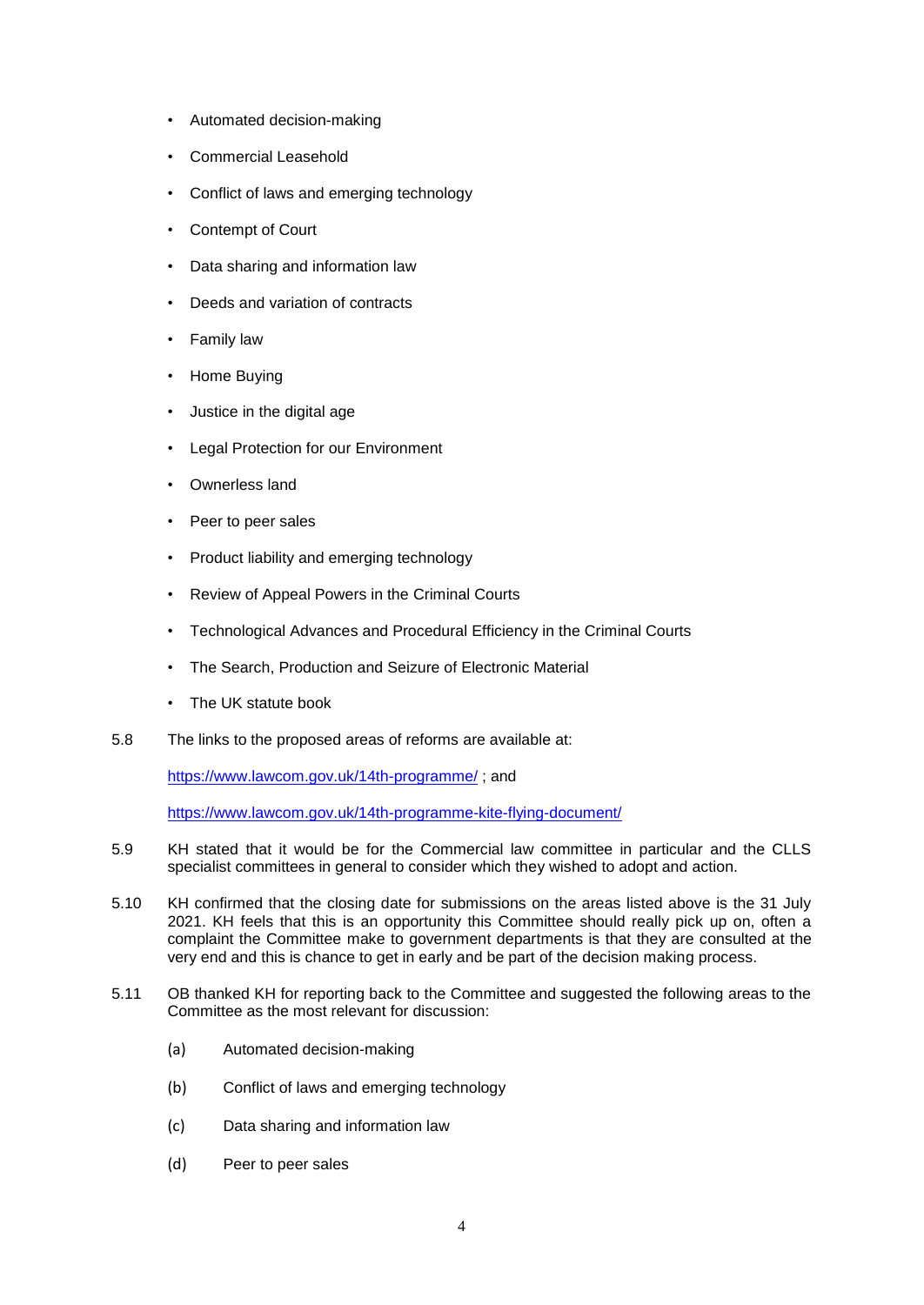- (e) Product liability and emerging technology
- 5.12 OB started the discussions on 'product liability and emerging technology' and the four EU directives: (i) Omnibus Directive, (ii) Directive on Representative Actions, (iii) Digital Content Directive and (iv) Sale of Goods Directive (collectively the "**Directives**").
- 5.13 AS stated that following Brexit the UK does not necessarily need to follow these Directives, we can look at them and decide how close we want to be with them as we are not bound. OB confirmed this point but felt that we should consider these Directives and how they impact our clients.
- 5.14 On the Directives, OB noted that he has not seen much commentary on them. Possible Brexit effect, but it may be an opportunity to enter the fray and give some feedback on the Directives to the Law Commission.
- 5.15 KH noted that in terms of 'product liability', if the EU has models that we can adopt, that can form part of our response to the Law Commission, so long as these models are made compatible with English law. RM stated 'Product liability and emerging technology' was the most interesting topic.
- 5.16 KH commented that the 'data sharing and information law' is something which is best left to the data committee, but of course that committee and this Committee can overlap. RM agreed.
- 5.17 SS confirmed RM's view. In terms of the issue of prioritisation, SS believes that the Committee should focus on the four Directives first before they consider other matters.
- 5.18 In terms of 'automated decision-making', KH queried whether a legal framework should be developed to increase the automation of public decision-making. With 'conflict of laws and emerging technology', KH confirmed that the key question here is what are the jurisdictional challenges presented by emerging technologies.
- 5.19 JH stated that a key question that we should look into is the digital platform economy and penalties.
- 5.20 OB noted that we are entering into a world of GDPR levels of fines for consumer breaches. It is also likely that GDPR style class actions (as seen in the British Airways case) may also become more commonplace.
- 5.21 AS posed a question to KH asking if he had seen anything in relation to online harms as AS believes this should be considered by this Committee.
- 5.22 EK noted that we should keep an eye on online harms as the trend of following EU competition law is being expanded and maximum fines can be around 10% of turnover.
- 5.23 KH confirmed that there is nothing specifically related to online harms, but peer-to-peer sales online is something which is being looked at by the Law Commission and justice in the digital age. KH further noted that the Law Commission is looking at the issues in relation to the Horizon computer system and the sub-post office fraud claims, but it is predominantly the justice piece on the subject of online harms.
- 5.24 RM commented on the subject of fines that the Penrose report provides some commentary on this issue.
- 5.25 AS stated that the government had commented that less than 3% of private organisations will be effected by online harms although 3% is still quite a lot.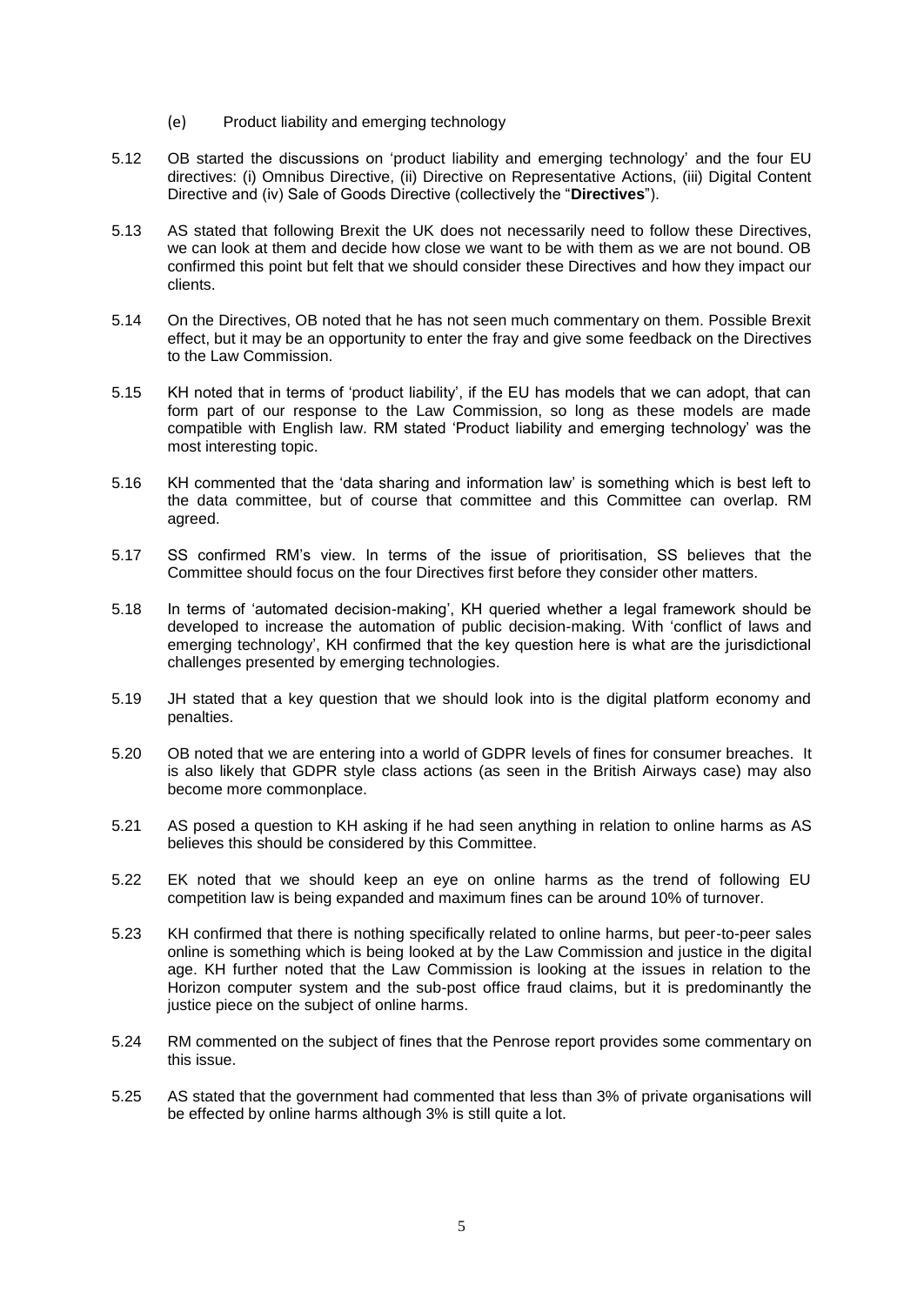- 5.26 MP asked if there are any discussions around the social enterprise platforms that are arising, as these seem to be dealing with peer-to-peer sales a lot, and asked KH if he had seen any commentary around that.
- 5.27 KH confirmed that he had not seen any commentary on this, however if it is something that needs to be looked at the Committee can respond on this area.
- 5.28 OB asked KH for the timing on these submissions. KH confirmed that the submissions deadline is **31 July 2021**. KH suggested that the Committee review the links above (see 5.8) and establish sub-groups within the Committee to put forward suggestions as to which points the Committee wants to respond to and then prepare a draft submission. KH recommended that these sub-groups should be set up via email following this meeting.
- 5.29 JF asked KH what the Law Commission will do with any report submitted by the Committee. KH confirmed that the Law Commission will use the report to frame how they will draft the legislation. KH noted that this draft will take some time but believes that it is better for this Committee to get in early at this stage rather than later down the line.
- 5.30 OB noted that product liability and emerging technologies is a slice of the bigger consumer picture. OB would prefer the Committee taking a segment, such as looking at rights in respect of digital products, as opposed to the broader context raised early in this call.
- 5.31 KH confirmed that this is a route to consider as the Law Commission will have more of an effect in a specific area than broad topics.
- 5.32 OB stated that he would like this Committee to angle towards products liability as a topic to look into.
- 5.33 AS said that if we set up sub-committees, he is happy to put his hand up for one of the subcommittees and look into another topic.
- 5.34 KH confirmed that we can set up sub-committees to cover all topics or limit our responses to 2/3 topics. This Committee must consider that in 5 years time when this regulation is coming in, what will this Committee be most concerned with and wish that they had got in and dealt with when they were able to make proposals to the Law Commission. This is how he believes the Committee should choose the topics.
- 5.35 KH noted that he would like email exchanges confirming the topics the Committee would like to pick during the first full week of April after Easter.
- 5.36 OB asked the Committee is anyone had a PSL with capacity. EK noted that, as a PSL, could be able to look into a topic the Committee considered. JF also offered to get a PSL to help looking into topics.
- 5.37 OB thanked EK and JF, confirming with RBM to follow up to the Committee with an email on these topics.

#### 6. **Post-Brexit Issues**

- 6.1 SS noted to the Committee that if they have not already done so, they should take a look at the Northern Ireland protocol and its impact on trade between Great Britain and Northern Ireland. SS confirmed that if you have an interest in cross-border trade, you should read the Northern Ireland protocol.
- 6.2 RBM made a comment on behalf of MD who wondered if the Committee had any interest in doing a deeper dive into the Trade Corporation Agreement and its impacts.
- 6.3 AS confirmed that there is definitely interest and that he has looked at some of the most relevant pages for his practice, but he believes it would be a valuable piece of work.